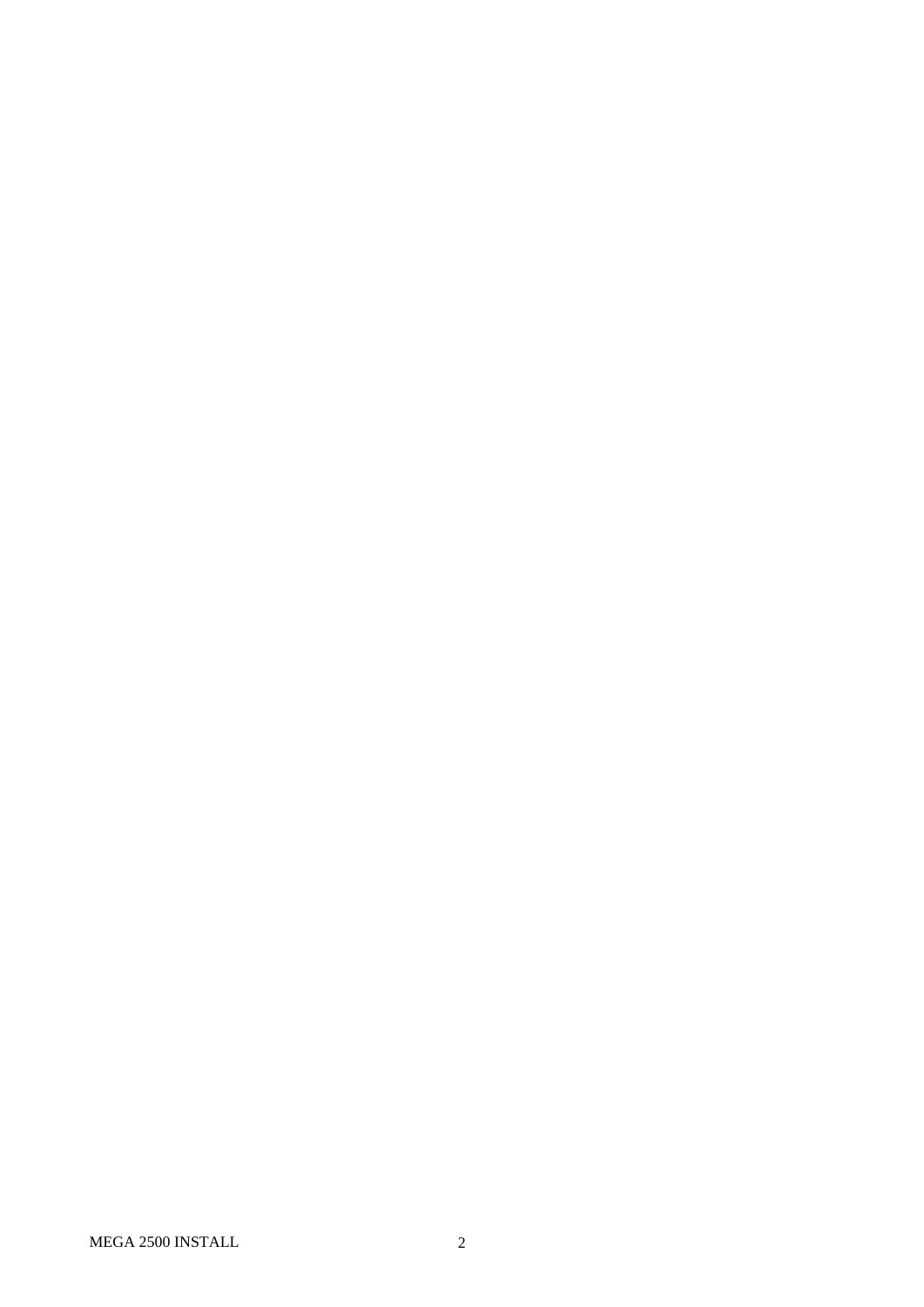#### INSTALLATION DIAGRAM



#### **H1: MAIN 5 PIN WIRE HARNESS:**



# **H8: 13 PIN MINI CONNECTOR WIRE HARNESS:**

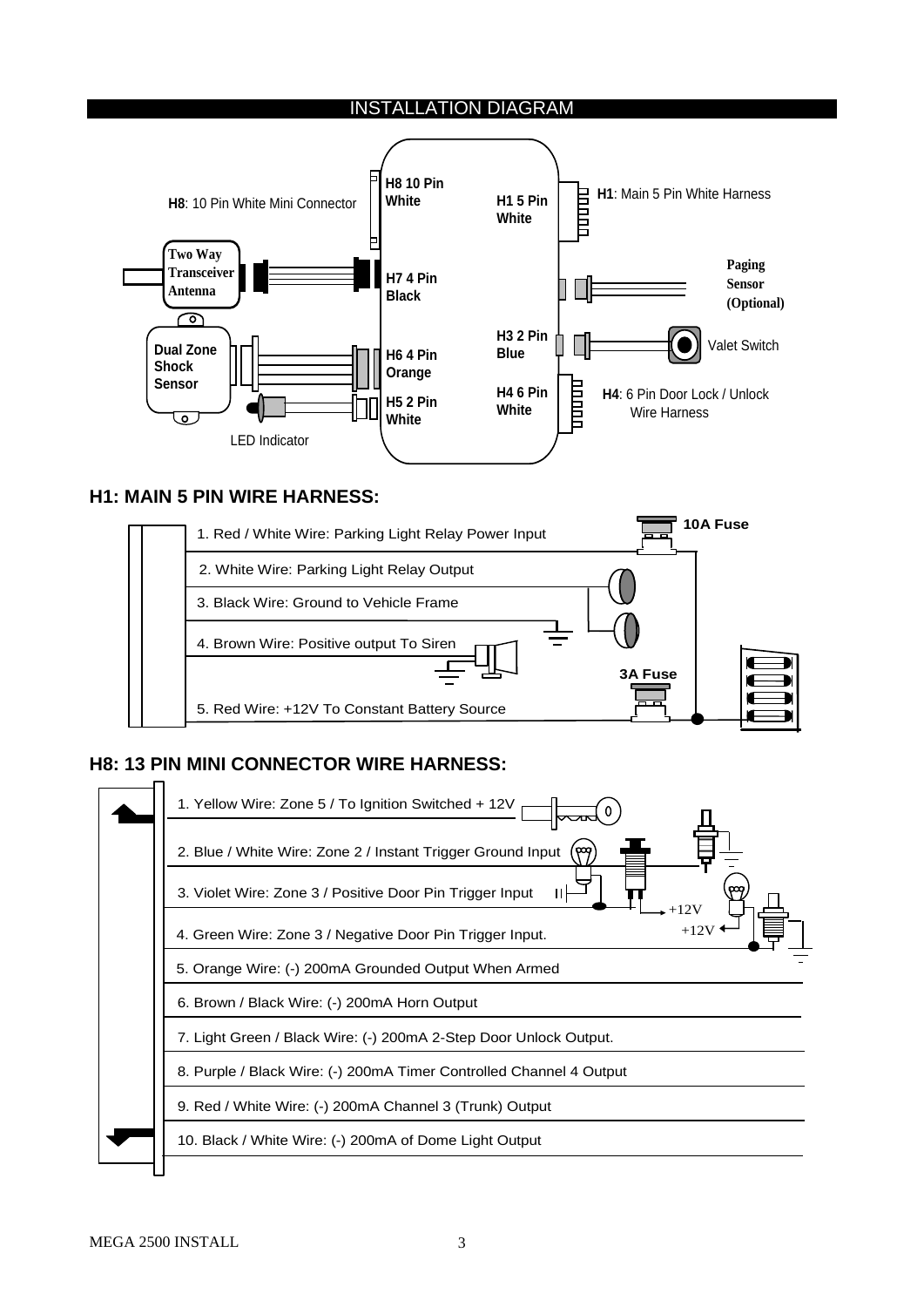Keep wiring away from moving engine parts, exhaust pipes, and high-tension cable. Tape wires that pass through holes on the firewall to prevent frying electrical. Watch out for sharp edges that may damage wires and causes short circuit.

CAUTION: Do not connect the wire harness to the control module until all wiring to vehicle is complete.

#### **H1. MAIN 5 PIN WIRE HARNESS:**

H1/1. Red / White Wire – Parking Light Relay Input –

The RED/WHITE wire is the input to the flashing parking light relay. The connection of the RED/WHITE wire will determine the output polarity of the flashing parking light relay.

If the vehicle you are working on has +12volt switched parking light, you do not need to connect this wire. This wire already is connected to +12volt.

If the vehicles parking light is ground switched, cut the RED/WHITE wire and connect the RED/WHITE wire to chassis ground.

H1/2. White Wire – Parking Light Relay Output (+12 V 10A Output) –

Connect the WHITE wire to parking light wire coming from the headlight switch. Do not connect WHITE wire to the dashboard lighting dimmer switch (Damage to the dimmer will result). The limitation of the WHITE wire is 10 Amps. Do not exceed this limit or damage to the alarm and parking light relay will result. H1/3. Black Wire – System Ground –

- This is main ground connection of the alarm module. Make this connection to a solid section of the vehicle frame. Do not connect this wire to any existing ground wires supplied by the factory wire loom. Make the connection to the vehicle's frame directly.
- H1/4. Brown Wire Siren Drive or Horn Output (Set Feature **III – 2** Programming)

SIREN DRIVE OUTPUT (Factory default setting)

This is the positive (+) output connection for the siren. Current capacity is 2 Amps. Make connection to the (+) red wire from the siren. Make the (-) black wire coming from the siren to a good chassis ground.

(+) Low Current HORN OUTPUT -- (Set Alarm Feature III – 2 To Horn Output)

This wire is provided to use the existing vehicle's horn as the alarm system's optional warning audible device. It is a transistorized low current output, and should only be connected to the low current positive (+) output from the vehicle's horn switch.

H1/5. Red wire – System Power (+12V Constant) –

The RED wire supplies power to the system. Connect this wire to a constant +12 volt source.

# **H2. 3-PIN BROWN CONNECTOR FOR OPTIONAL PAGING (KNOCK) SENSOR**

An optional Paging (Knock) Sensor can be added on.

- 1. Detach the protective paper from the double-sided adhesive tape and attach one side of the double-sided adhesive tape to the bottom part of the Paging (Knock) Sensor.
- 2. After cleaning the area around the left bottom part of the front windshield so that it stays attached firmly, the Paging Sensor should be attached on the front window so that the side on which a sticker with a printed words "**Tap Here Paging Driver**" is attached face outward.
- 3. Hide the wire by carefully pushing it inside the space of the front windshield's mold trim.

Adjust the sensitivity of sensor. If you turn the tuning screw at the center of the Paging Sensor clockwise, the sensitivity goes sharp (higher) and if turned counter-clockwise, the sensitivity goes dull (lower).

# **H6. 4 PIN ORANGE CONNECTOR FOR 2 STAGE SHOCK SENSOR**



- **4. Green** Wire / Warn Away Input
- **3. Blue** Wire / **Zone 4** Ground Trigger
- **2. Black** Wire / Negative
	- **1**. **Red** Wire / +12Volts

#### **H7. BLACK 4-PIN CONNECTOR. – TWO-WAY TRANSCEIVER/ANTENNA MODULE**

The Two-way transceiver/antenna mounts on the location above the belt line (dashboard) of the vehicle for best reception. We suggest you mount it on the lower left or upper left-hand side of the windshield.

**Warning!** Do not mount in such a manner that it obstructs the driver's visibility.

- Remove the protective tape backing.
- Carefully align the two-way transceiver/antenna and apply to windshield.
- Route the black connector wire behind the trim and connect to the two-way transceiver/antenna.
- Connect the other end to the control module.
- Special considerations must be made for type of windshield glass, as some newer vehicles utilize a metallically shielded or infrared and UV radiation absorbing window glass that will inhibit or restrict RF reception. In these vehicles, route the two way transceiver/antenna module away from metallic shielded window glass as far as possible, there might be an area of the windshield that does not have this.

# **H8. 10-PIN MINI CONNECTOR WIRE HARNESS.**

H8/1. Yellow wire – To Ignition Switched +12V –

This wire is connected to switched 12 volts source. This wire should receive "12 volts" when ignition key is in the "ON" and "START" position. When ignition is turned "OFF", this wire should receive "0" voltage.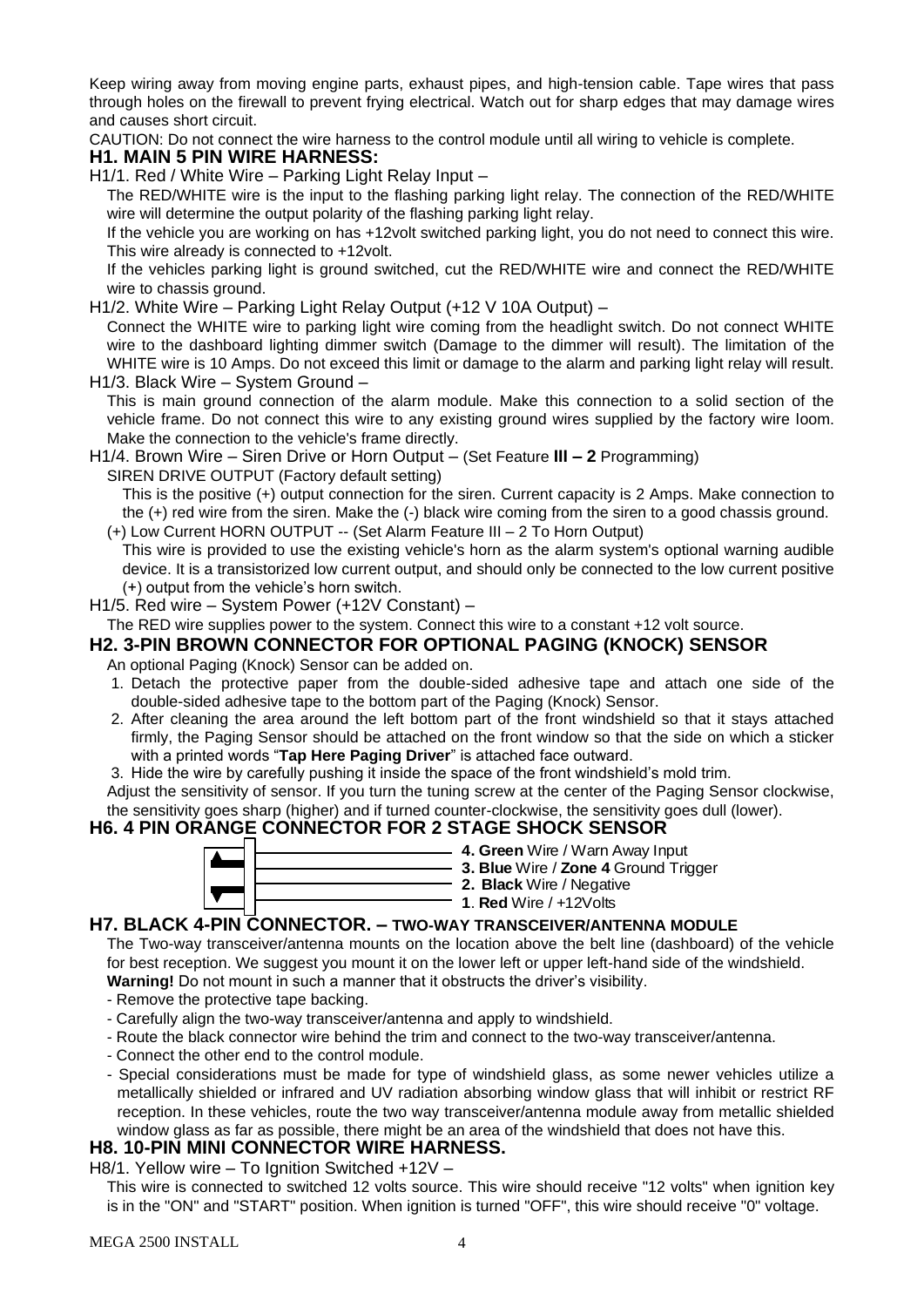- H8/2. Blue / White wire (-) Instant Trigger or Major trigger Input (Zone 2) –
- This wire is the ground trigger input wire for hood/trunk pin switches.
- H8/3. Violet wire Positive Door Switch Sensing Input –

This wire is the positive trigger input wire for positive door pin switch. This wire is the connection for "positive" type factory door pins (typical of Ford vehicles). Locate the "common wire" for all door pins and make the connection of the Violet Wire here.

H8/4. Green wire – Negative Door Switch Sensing Input –

This wire is the ground trigger input wire for negative door pin switch. This wire is the connection for "grounding" type factory door pins. Locate the "common wire" that connects the door pin switches. Make the connection of the GREEN Wire here.

#### H8/5. Orange wire – (-) 200mA Grounded Output When Armed –

This wire will become grounded when the alarm is armed. The current capacity of this wire is 200mA. This output can control the starter disable, when an intrusion is detected and the system is triggered. The vehicle is prevented from any unauthorized starting.

- a). Find the wire from the starter solenoid, (usually located on the starter) and going to the ignition switch.
- b). When found, use voltmeter, connect one probe of the voltmeter to ground and connect the other end of the probe to the starter wire. It should receive "12 volts" only when the ignition key in the "START" position.
- c). After locating the correct wire, cut it in half, try to start the vehicle. The engine should not "crank over".
- d). If extended wires are needed, they must be exactly the same gauge as the cut wire. Connect the cut wire from the key switch to the RED wire (pin #30) of the relay, and connect the starter wire to the WHITE wire (pin #87a ) of the relay.
- e). Connect the ORANGE Wire from the control module to the ORANGE wire (pin #86) of the relay.

f). Connect the ORANGE wire (pin #85) of the relay to a switched 12 volts source from the ignition switch. NOTE: If more than one electronic device will be connected to the ORANGE Wire, it will be necessary to isolate the connection of each device control wires with a 1N4003 diode.



H8/6. Brown / Black wire – (-) 200mA Horn Output –

This wire is provided to use the existing vehicle's horn as the alarm system's optional warning audible device. It's a transistorized low current output, and should only be connected to the low current ground output from the vehicle's horn switch. When the system is triggered, the horn will sound.

H8/7. Light Green / Black wire – (-) 200mA 2-Step Door Unlock Output –

The 2-step door unlock feature will work for the most fully electronic door lock circuit. The vehicle must have an electronic door lock switch (not the lock knob or key switch), which locks and unlocks all of vehicle's doors. When wired for this feature, pressing the disarm (or unlock) button one time will disarm the alarm and unlock the driver's door only. If, you press the disarm (or unlock) button two times within 3 seconds, the alarm will disarm and all the doors will unlock.

H8/8 Purple / Black wire - (-) 200mA Channel 4 Programmable Output -

This wire is built-in user-programmable timer output provides a ground through this wire. Press the

transmitter  $\biguplus$  and  $\blacktriangleleft$  buttons at the same time. You may program the built-in timer to send a ground signal for any time interval between 1 second and 2 minutes. For instance, this timer output may be used to turn on the headlight with the remote control. Also on certain BMW, Mercedes Benz, Jaguar and Volkswagen cars, you can use this unique timed output to allow remote closure of all power window and sunroof without the need for an external module!

H8/9. Red / White wire – (-) 200mA Channel 3 (Trunk) Output –

This will become a 1 second pulse ground by activating channel 3 on the transmitter for two seconds. The current capacity of this wire is 200mA. This feature allows you to remote control the trunk release or another electric device. This output can also be programmed to provide the following type of output: 1-second pulse, latched, timer control, and pager. (See Alarm Feature **III - 3** Programming

H8/10.Black / White wire – (-) 200mA Dome Light Control Output –

This wire becomes grounded when the dome light control circuit is active. The current capacity of this wire is 200mA. This wire can control the operation of the interior lights. An optional 10 Amp relay can be used on this system for interior lights operation.

a). Upon disarming, the interior lights will remain on for 30 seconds.

MEGA 2500 INSTALL 5 b). If the vehicle is violated, the interior lights will flash for the same duration as the siren.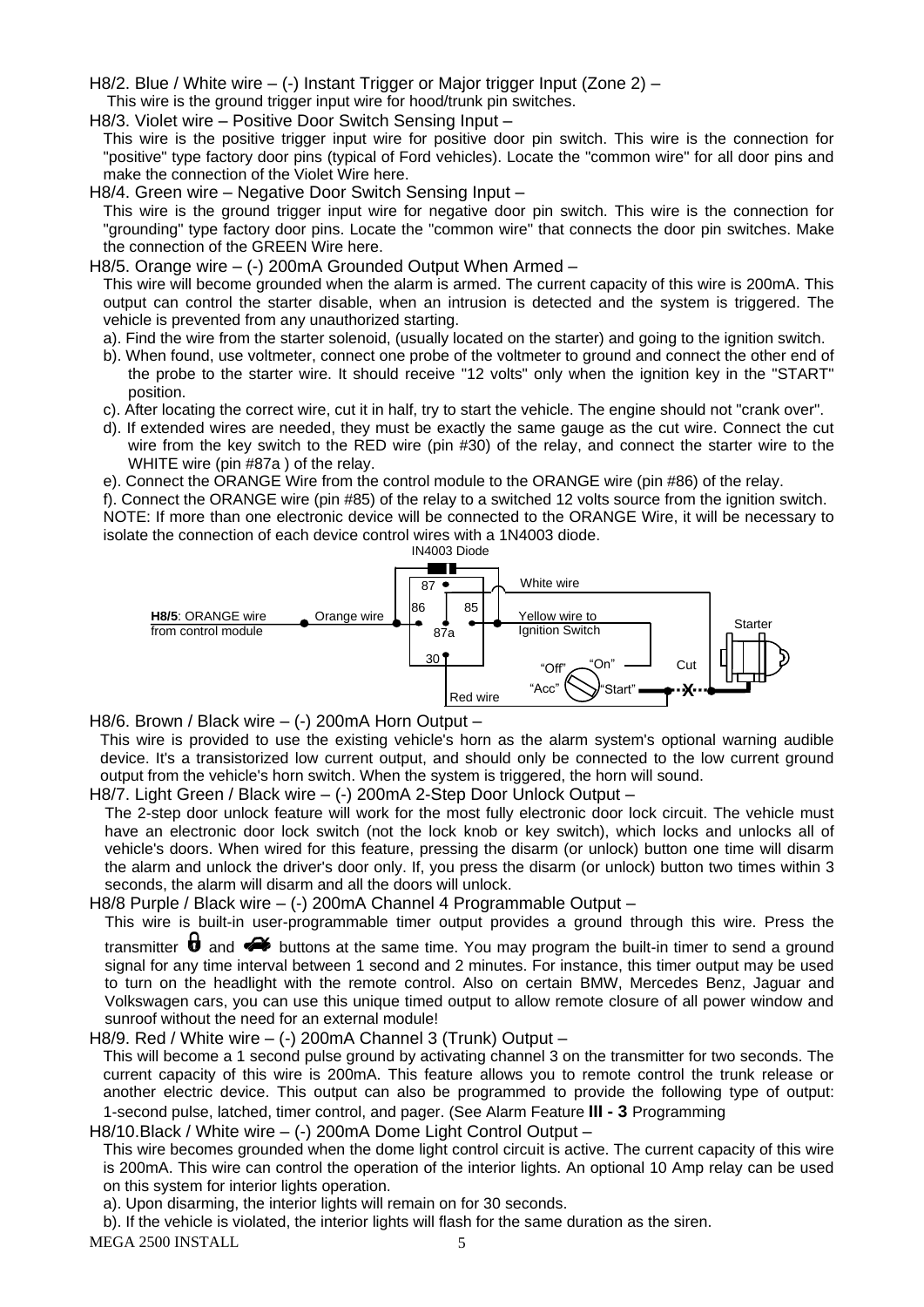### **H4. 6 PIN DOOR LOCK HARNESS:**

|  | <b>Blue/Red Wire: (87a) - Door Unlock Relay</b> |                                                   |
|--|-------------------------------------------------|---------------------------------------------------|
|  |                                                 | Blue/White Wire: (30) - Door Unlock Relay         |
|  |                                                 | <b>Blue/Yellow</b> Wire: (87) - Door Unlock Relay |
|  |                                                 | Green/Red Wire: (87a) - Door Lock Relay           |
|  |                                                 | Green/White Wire: (30) - Door Lock Relay          |
|  |                                                 | Green/Yellow Wire: (87) - Door Lock Relay         |
|  |                                                 |                                                   |

#### NEGATIVE TRIGGER DOOR LOCK SYSTEM



#### ALTERNATING DOOR LOCKS



#### **2 STEP DOOR UNLOCK WIRE CONNECTION FOR 5 WIRE ALTERNATING DOOR LOCKS**



#### INSTALL NEW DOOR LOCK MOTORS





#### VACUUM OPREATE DOOR LOCKING SYSTEM



#### **VACUUM OPERATED DOOR LOCKING SYSTEM:**

TYPICAL OF MERCEDES BENZ AND AUDI. Locate the wire under the driver's kick panel. Use the voltmeter connecting to ground, verify that you have the correct wire with the doors unlocked, the voltmeter will receive "12 volts". Lock the doors and the voltmeter will read "0 volt". Move the alligator clip to +12V and the voltmeter will receive "12 volts". Cut this wire and make connections. Be sure to program door lock timer to 3.5 seconds. (See Feuture **II – 1** Programming.)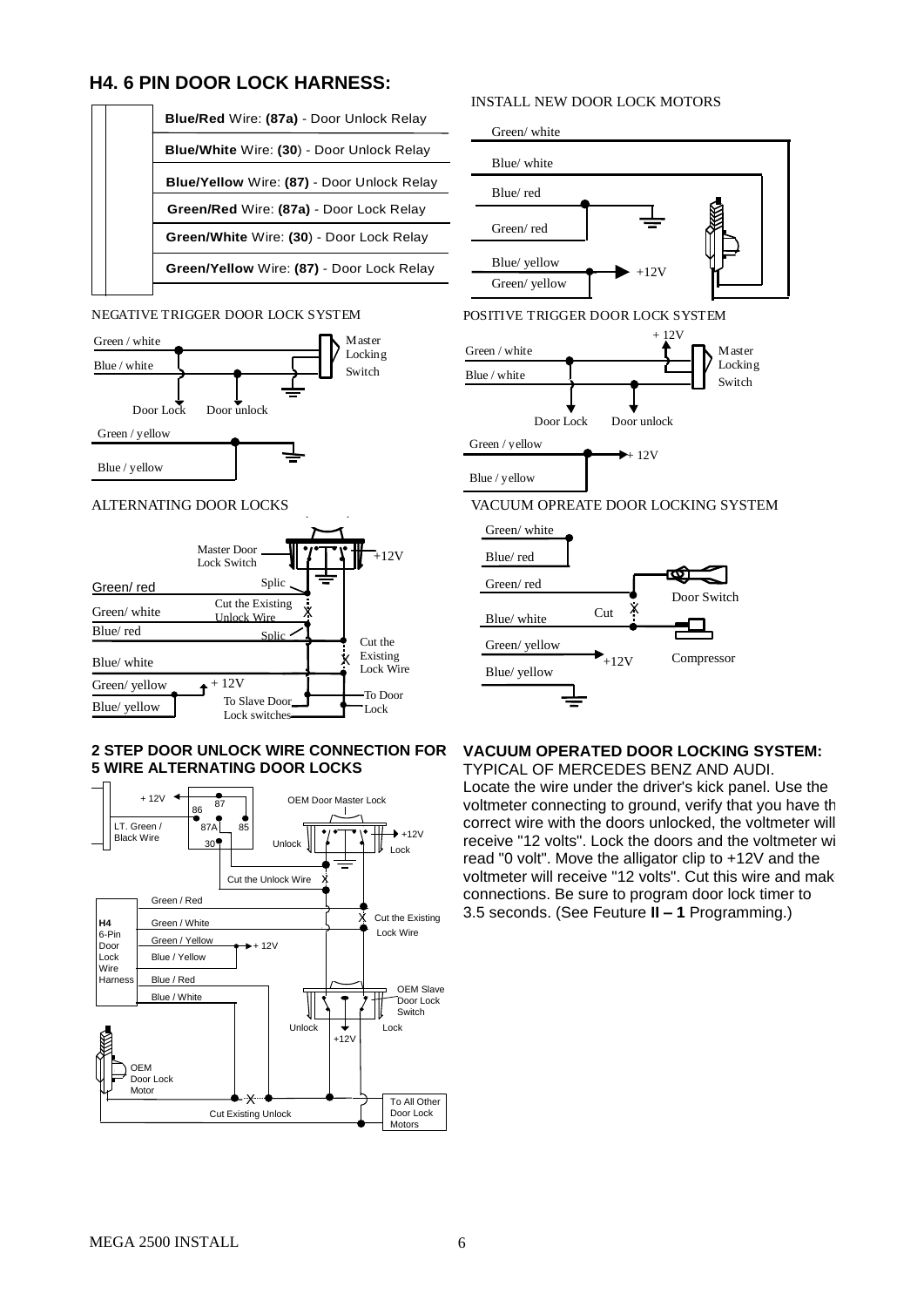# **2 STEP DOOR UNLOCK WIRE CONNECTION FOR GROUND SWITCHED DOOR LOCKS**



#### **2 STEP DOOR UNLOCK WIRE CONNECTION FOR POSITIVE SWITCHED DOOR LOCKS**

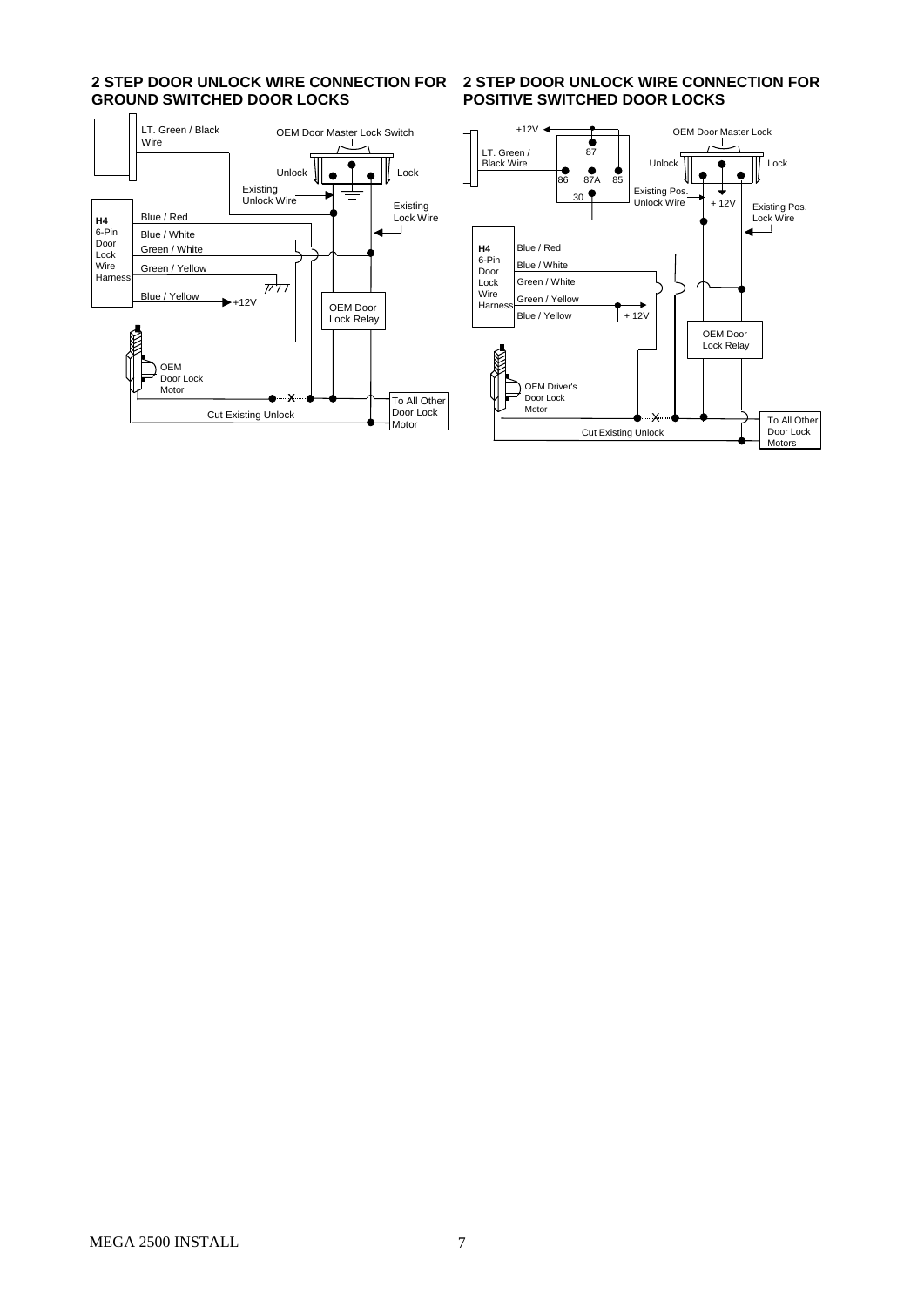# **PROGRAMMING**

# **A. THE TRANSMITTERS:**

**Note:** This mode will only retain the last 4 remote transmitters programmed. If the transmitter memory is exceeded, the security system will start deleting transmitters from the memory in chronological order.

- 1. Turn the Ignition switch 'OFF/ON' 3 TIMES and stay in the ON position. Within 15 seconds.
- 2. Push the Valet switch **3** times and holding in on **3rd** push until a long chirp is heard. Then release the valet switch. You are now in the Transmitter programming mode.
- 3. Press and hold any button of the transmitter until the siren responds with a confirming chirp, indicating the signal has been stored into memory.
- 4. If you have additional transmitters (up to 4) that need to be programmed, repeat step 3 for each transmitter.

**Exit:** Turn Ignition to 'OFF' position, or leave it for 15 seconds. 3 long chirps & 3 parking light flashes will confirm transmitter programming exit.

### **B. ALARM FEATURES PROGRAMMING:**

#### **ALARM FEATURE "I" PRORAMMING:**

- 1. Turn the Ignition switch 'ON/OFF' 3 TIMES and stay in the OFF position.
- 2. Push the Valet switch 2 times and hold it on 2<sup>nd</sup> push until one chirp with a long chirp is heard. Then release the valet switch. You are now in the Alarm feature **'I'** programming mode.
- 3. Press and release the transmitter button 'A' corresponding to the feature 'A' you want to change.
	- a. The siren chirps and LED pause will indicate previously setting.
	- b. The system would advance to [2] LED flash, [2] chirp. (The factory default settings are always [1] LED flash, [1] chirp.)
- 4. Depress the transmitter button 'A' again to change the feature again. Simple keep re-depressing the transmitter button 'A' again until the module advances to your desired setting.

| Press<br>Transmitter<br><b>Button</b> | One Chirp /<br>One LED Pulse<br><b>Factory Default</b><br><b>Setting</b> | Two Chirps /<br>Two LED Pulses     | Three Chirps /<br>Three LED Pulses | Four Chirps /<br>Four LED Pulses |
|---------------------------------------|--------------------------------------------------------------------------|------------------------------------|------------------------------------|----------------------------------|
| -0                                    | <b>All Chirps off</b>                                                    | All Chirps on                      | Siren Chirps on only               | Horn Chirps on only              |
| $2\ddot{\theta}$                      | <b>Automatic Rearm</b><br>off                                            | Automatic Rearm on                 |                                    |                                  |
| $3 \n\blacktriangle$                  | 45 seconds Delay<br>Door Ajar error<br>chirp.                            | Instantly Door Ajar<br>error chirp |                                    |                                  |
| 4 米                                   | <b>Without Car-jack</b><br>mode                                          | Active Car-jack<br>mode            | Passive Car-jack<br>mode           |                                  |

5. Depress the transmitter button 'B' corresponding to the feature 'B' you want to program.

**Exit:** Turn Ignition to the 'ON' position, or leave it for 15 seconds. 3 long chirps will confirm exit.

#### **ALARM FEATURE "II" PRORAMMING:**

1. Turn the Ignition switch 'ON/OFF' 3 TIMES and stay in the OFF position.

2. Push the Valet switch **4** times and hold it on the **4 th** push until **two** chirps with a long chirp is heard. Then release the valet switch. You are now in the Alarm feature **'II'** programming mode.

3. Press and release the transmitter button 'A' corresponding to the feature 'A' you want to program.

| Press<br>Transmitter<br><b>Button</b> | One Chirp /<br>One LED Pulse<br><b>Factory Default</b><br><b>Setting</b> | Two Chirps /<br>Two LED Pulses                    | Three Chirps /<br><b>Three LED Pulses</b>   | Four Chirps /<br>Four LED Pulses                     |
|---------------------------------------|--------------------------------------------------------------------------|---------------------------------------------------|---------------------------------------------|------------------------------------------------------|
| $1\,b$                                | 0.9-second door<br>lock pulses.                                          | 3.5-second door lock<br>pulse.                    | Double pulse unlock                         | Door lock with<br>"Comfort Feature"                  |
| $2\ddot{\mathbf{d}}$                  | <b>Active arming</b>                                                     | Passive arming<br>without passive door<br>locking | Passive arming with<br>passive door locking |                                                      |
| $\frac{1}{2}$                         | Ignition controlled<br>door lock &<br>unlock                             | Ignition controlled<br>door lock only             | Ignition controlled<br>door unlock only     | Without ignition<br>controlled door lock<br>& unlock |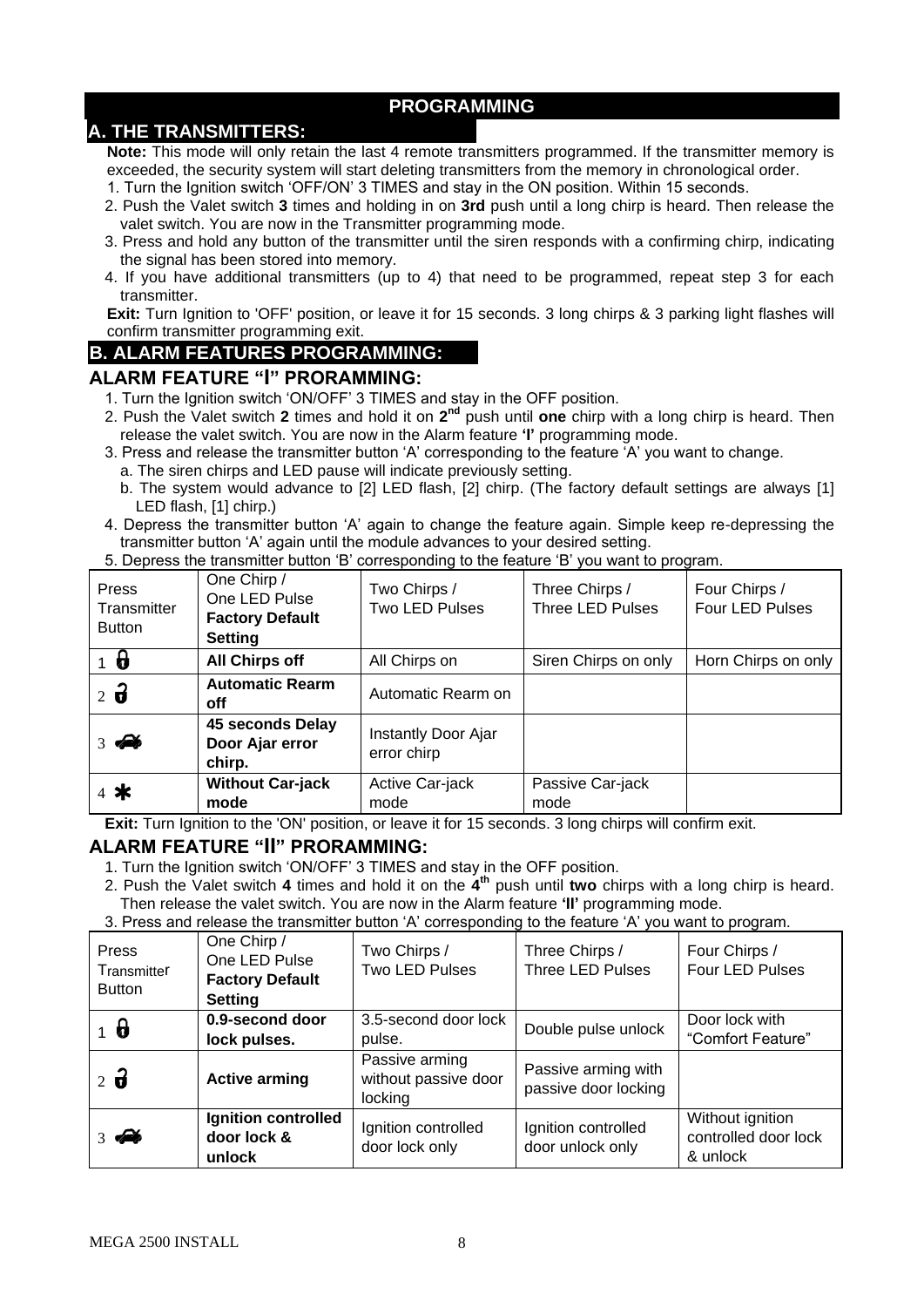| $4$ * | Pathway<br>illumination<br>feature "off" | Parking light "on" for<br>30 seconds upon an<br>unlock signal | Parking light "on" for<br>30 seconds upon an<br>unlock signal & 10<br>seconds upon a lock<br>signal. |  |
|-------|------------------------------------------|---------------------------------------------------------------|------------------------------------------------------------------------------------------------------|--|
|-------|------------------------------------------|---------------------------------------------------------------|------------------------------------------------------------------------------------------------------|--|

**Exit:** Turn Ignition to the 'ON' position, or leave it for 15 seconds. 3 long chirps will confirm exit. **Comfort Feature:**

Some Vehicles have a special "COMFORT feature". When you lock the door with the key, you just have to keep on turning the key on the door about 5 or 7 seconds and the window will close directly.

If your vehicle with "COMFORT feature" and you wish the door being locked and the window being closed automatically at the same time by remote control, you can set the alarm feature **II-1** "with comfort feature".

# **ALARM FEATURE "III" PRORAMMING:**

- 1. Turn the Ignition switch 'ON/OFF' 3 TIMES and stay in the OFF position.
- 2. Push the Valet switch **6** times and hold it on the **6 th** push until three chirps with a long chirp is heard. Then release the valet switch. You are now in the Alarm feature **'III'** programming mode.
- 3. Press and release the transmitter button 'A' corresponding to the feature 'A' you want to program.

| Press<br>Transmitter<br><b>Button</b> | One Chirp /<br>LED one pulse<br><b>Factory Default</b><br><b>Setting</b>                              | Two Chirps /<br>LED two pulses                                                                                | Three Chirps /<br>LED three pulses                                                              | Four Chirps /<br>LED four pulses                                                                                               |  |
|---------------------------------------|-------------------------------------------------------------------------------------------------------|---------------------------------------------------------------------------------------------------------------|-------------------------------------------------------------------------------------------------|--------------------------------------------------------------------------------------------------------------------------------|--|
|                                       | <b>Vehicles without</b><br><b>Turbo (The system</b><br>cannot be armed<br>with the engine<br>running) | The vehicle has an aftermarket Turbo timer installed: The system<br>can be armed with the engine running and: |                                                                                                 |                                                                                                                                |  |
| $1\theta$                             |                                                                                                       | The shock sensor<br>will be bypassed as<br>long as the engine<br>running.                                     | The shock sensor<br>will be bypassed for<br>one minute                                          | The shock sensor<br>will be bypassed for<br>three minutes                                                                      |  |
| $2\ddot{\mathbf{d}}$                  | $H1/4$ Brown Wire =<br><b>Constant siren</b><br>output for six-tone<br>siren                          | $H1/4$ Brown Wire =<br>5-second pulse siren<br>output for single-tone<br>siren                                | $H1/4$ Brown Wire =<br>Random pulse siren<br>output                                             | $H1/4$ Brown Wire =<br>Pulse output                                                                                            |  |
| $3 \n\blacktriangle$                  | H7/7 Red / White<br>Wire Channel $3 =$<br>1 second pulse<br>output for trunk<br>release.              | H7/7 Red / White<br>Wire Channel $3 =$<br>Latch output                                                        | H7/7 Red / White<br>Wire Channel $3 =$<br>Timer controlled<br>output                            |                                                                                                                                |  |
| 4 *                                   | H7/10 Purple /<br><b>Black Wire Channel</b><br>$4 =$<br><b>Momentary output</b>                       | H7/10 Purple / Black<br>Wire Channel $4 =$<br>Latched output                                                  | H7/10 Purple / Black<br>Wire Channel $4 =$<br>Latched output and<br>reset with ignition<br>"ON" | H7/10 Purple / Black<br>Wire Channel $4 =$<br>Timer programming<br>(set to any interval<br>between 1 second<br>and 2 minutes.) |  |

**Exit:** Turn Ignition to the 'ON' position, or leave it for 15 seconds. 3 long chirps will confirm exit.

# **Channel 3 (4) Timer Control Output Programming**

- 1. Turn the Ignition switch 'ON/OFF' 3 TIMES and stay in the OFF position.
- 2. Push the Valet switch **6** times and hold it on the **6 th** push until **three** chirps with a long chirp is heard. Then release the valet switch. You are now in the Alarm feature **'III"** programming mode.
- 3-a. Press and release the transmitter  $\blacktriangleleft$  button 3 times, [3] LED flash, [3] siren/horn chirp to indicate you are in features "Channel 3 Timer Programming mode".
- 3-b. Press and release the transmitter  $\mathbf{\textbf{*}}$  button 4 times, [4] LED flash, [4] siren/horn chirp to indicate you are in features "Channel 4 Timer Programming mode".
- 4. Press and hold the valet switch, the timer will immediately start.
- 5. When the desired interval has passed, release the valet switch. 1 long chirp for confirmation.
- (Set to any interval between 1 second and 2 minutes)
- **Note 1:** If your built-in timer controls window/sunroof closure in your car, DO NOT change timer setting! Changing the value will adversely effect operation and may cause damage.

#### **Note 2:**

**Momentary output:** The momentary output selection will output a negative signal from the Channel 4 output immediately when the Channel 4 button is pressed and will continue until the button is released.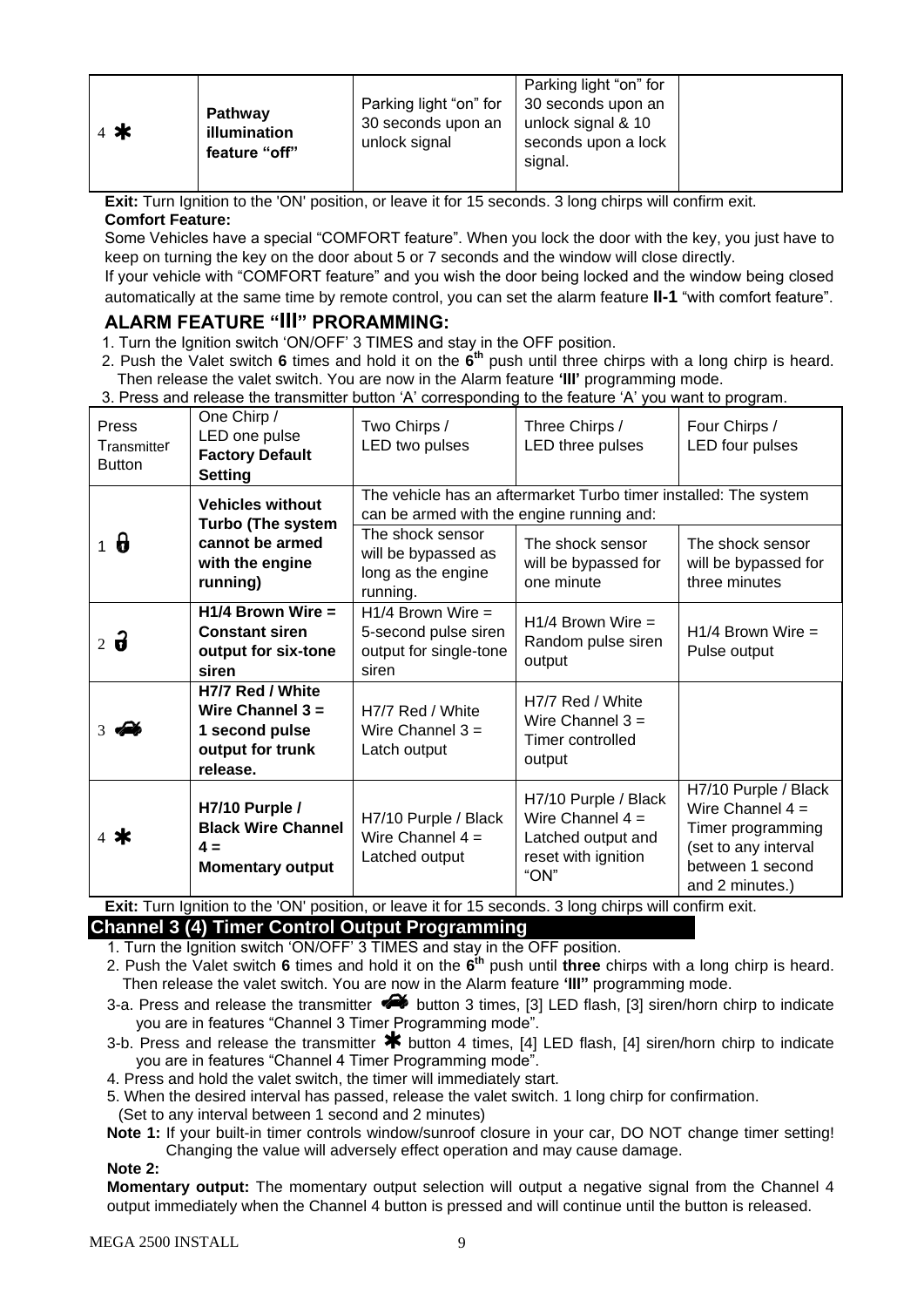**Latched output:** The latched output selection will output a negative signal as soon as the Channel 3 (4) button is pressed and will continue until the button is pressed again.

**Latched output / reset with ignition:** The latched / reset with ignition output selection operates just like the latched output but will reset or stop when the ignition is turned on.

# **ALARM FEATURE "IV" PRORAMMING:**

- 1. Turn the Ignition switch 'ON/OFF' 3 TIMES and stay in the OFF position.
- 2. Push the Valet switch **8** times and hold it on the **8 th** push until four chirps with a long chirp is heard. Then release the valet switch. You are now in the Alarm feature **'IV'** programming mode.
- 3. Press and release the transmitter button 'A' corresponding to the feature 'A' you want to program.

| Press            | One Chirp /                                                            |  | Two Chirps /                          |
|------------------|------------------------------------------------------------------------|--|---------------------------------------|
| Transmitter      | LED one pulse                                                          |  | LED two pulses                        |
| <b>Button</b>    | <b>Factory Default Setting</b>                                         |  |                                       |
| $1\theta$        | Exit the programming mode. (3 long chirps to confirm this exit.)       |  |                                       |
| $2\ddot{\theta}$ | Override Without Password Pin Code / Press &                           |  | Override With Password Pin Code /     |
|                  | hold $\overrightarrow{\theta}$ button for 4 seconds to delete pin code |  | Password pin code programming         |
| $3\sqrt{2}$      | "TEST" Mode for Zone 2 Hood & Zone 3 Door Pin                          |  | "TEST" Mode for Zone 4 / the Optional |
|                  | Switch                                                                 |  | Sensor connected to 4-pin plug.       |

**Exit:** Turn Ignition to the 'ON' position, or leave it for 15 seconds. 3 long chirps will confirm exit.

### **Password Pin Code Setup:**

- 1. Turn the Ignition 'switch 'ON/OFF' 3 times and stay in OFF position.
- 2. Push the Valet switch **8** times and hold it on the **8 th** push until **four** chirps with a long chirp is heard. Then release the valet switch. You are now in the Alarm feature **'IV'** programming mode.
- 3. Press and release the transmitter  $\overrightarrow{\bm{v}}$  button once, [2] LED flash, [2] siren/horn chirp to indicate you are in features "Password Pin Code Programming mode".
- 4. Within 15 seconds, begin to enter your chosen first 9ths digit by pressing and releasing the valet switch from  $1 - 9$  times.
- 5. Within 15 seconds of the last entered 10ths digit, turn the Ignition switch to the "ON" position.
- 6. Within 15 seconds, enter your chosen second 10ths digit by pressing and releasing the valet switch from 1 – 9 times.
- 7. Finish by turning the ignition switch to the "OFF" position.

If the new password code were accepted, the unit would report the newly entered code, by flashing the LED, first indicating the first digit code has been memorized, pause, and then the second digit code. The unit will report the new code three times with a one-second pause between each code.

Note: If 15 seconds of inactivity expire, or if the ignition switch is turned "ON" for more than 5 seconds during of the above steps, the unit will go back to the last successfully stored code. [3] long chirps will confirm password programming exit.

#### **Delete Password Pin Code (Override Without Password Pin Code):**

#### (Factory default setting)

- 1. Turn the Ignition switch 'ON/OFF' 3 times and stay in the OFF position.
- 2. Push the Valet switch **8** times and hold it on the **8 th** push until **four** chirps with a long chirp is heard. Then release the valet switch.
- 3. Within 15 seconds, press and hold the transmitter  $\overrightarrow{\mathbf{u}}$  button for 4 seconds. One long chirp to confirm that the Password Pin Code has been deleted.

#### **Example: To program the Password Code 92, you would:**

- 1. Turn the Ignition switch 'ON/OFF' 3 times and stay in the OFF position.
- 2. Push the Valet switch **8** times and hold it on the **8 th** push until **four** chirps with a long chirp is heard. Then release the valet switch. You are now in the Alarm feature **'IV'** programming mode.
- 3. Press and release the transmitter  $\overrightarrow{\bm{u}}$  button once, [2] LED flash, [2] siren/horn chirp to indicate you are in feature "Password pin code programming mode".
- 4. Within 15 seconds, press and release the valet switch 9 times.
- 5. Within 15 seconds of the last entered 10ths digit, turn the Ignition Switch to "ON" position.
- 6. Within 15 seconds press and release the valet switch 2 times.
- 7. Turn the Ignition Switch to the "OFF' position.

You will note the LED flashing nine times, pause and then flash two times, pause. This pattern will be repeated three times indicating the new code (92) has been accepted and stored in the memory.

#### **Test Mode**

In this test mode, this system can test the Zone 1 Warn Away Trigger / Zone 2 Instant ground trigger / Zone 3 Door trigger and the Zone 4 optional sensor sensitivity. The installer can save time to test optional sensor sensitivity and sensor without using traditional arming/disarming procedures to test sensors.